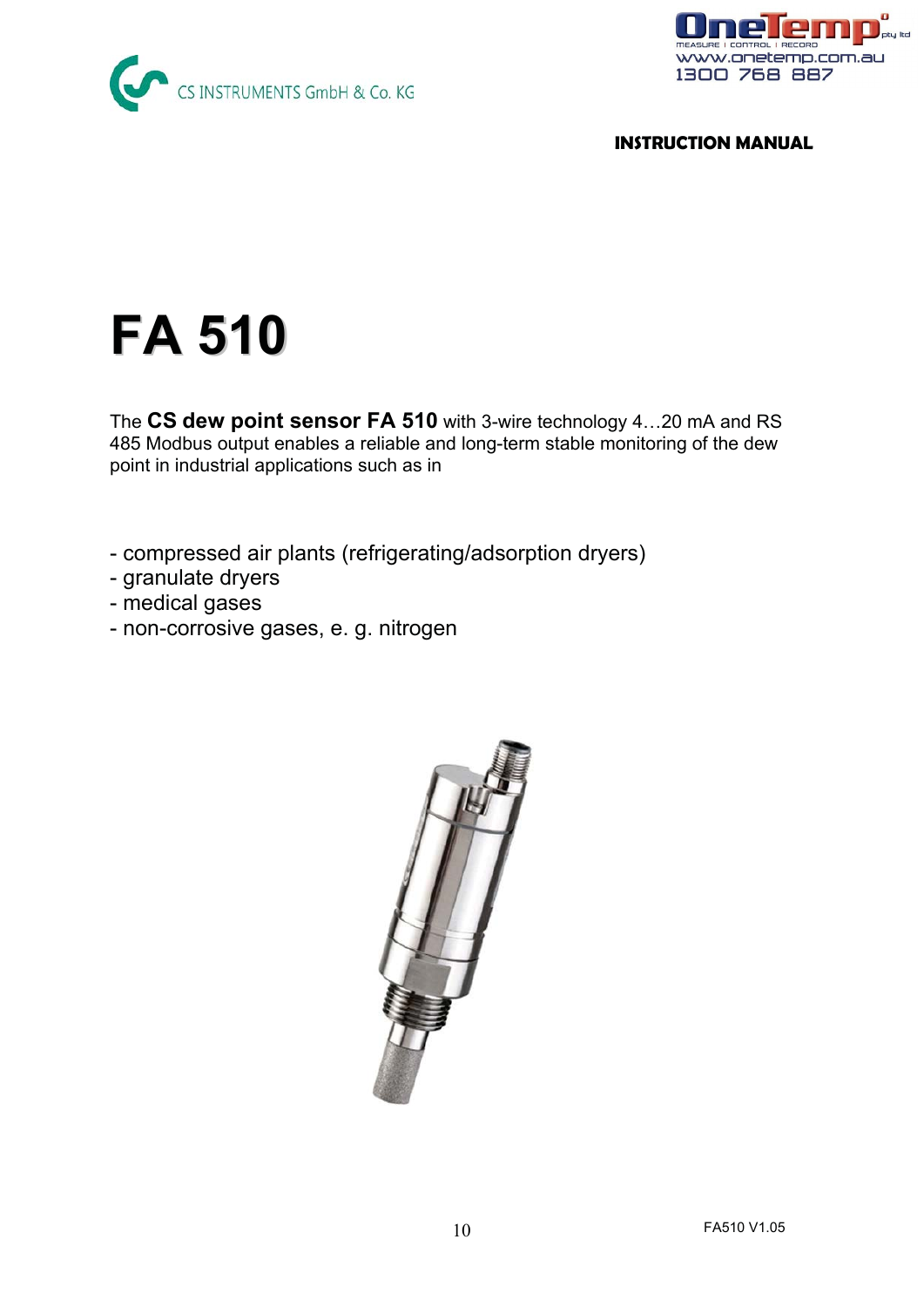

#### **FUNCTIONS**

|                                                  | Page |
|--------------------------------------------------|------|
| Introduction                                     |      |
| Notes of safety                                  | 12   |
| Description                                      | 12   |
| <b>Technical data</b>                            | 13   |
| Diagram of instrument / Dimensions of instrument | 14   |
| Installation                                     | 15   |
| Modbus Interface                                 | 16   |
| Calibration/Adjustment                           | 18   |
| Warranty                                         | 18   |
| Ordering details                                 | 18   |
| Contact                                          | 20   |

#### **INTRODUCTION**

Dear CS customer,

You have made the right decision by choosing a measuring instrument of CS Instruments GmbH. Thousands of customers buy our high standard products every year. There are a few good reasons for doing so:

- **•** Cost-performance ratio. Reliable quality at a fair price.
- We have the ideal solutions for your measuring tasks based on our expert experience gained over 20 years.
- Our high quality standard.
- Of course, our instruments carry the CE symbol required by the EU.
- Calibration certificates, trainings, consultation and calibration on location.
- **Our after sales-service, we do not leave you out in the cold.**

Our service guarantees fast help.

Measuring instrument conforms with **DIN EN 61326-1**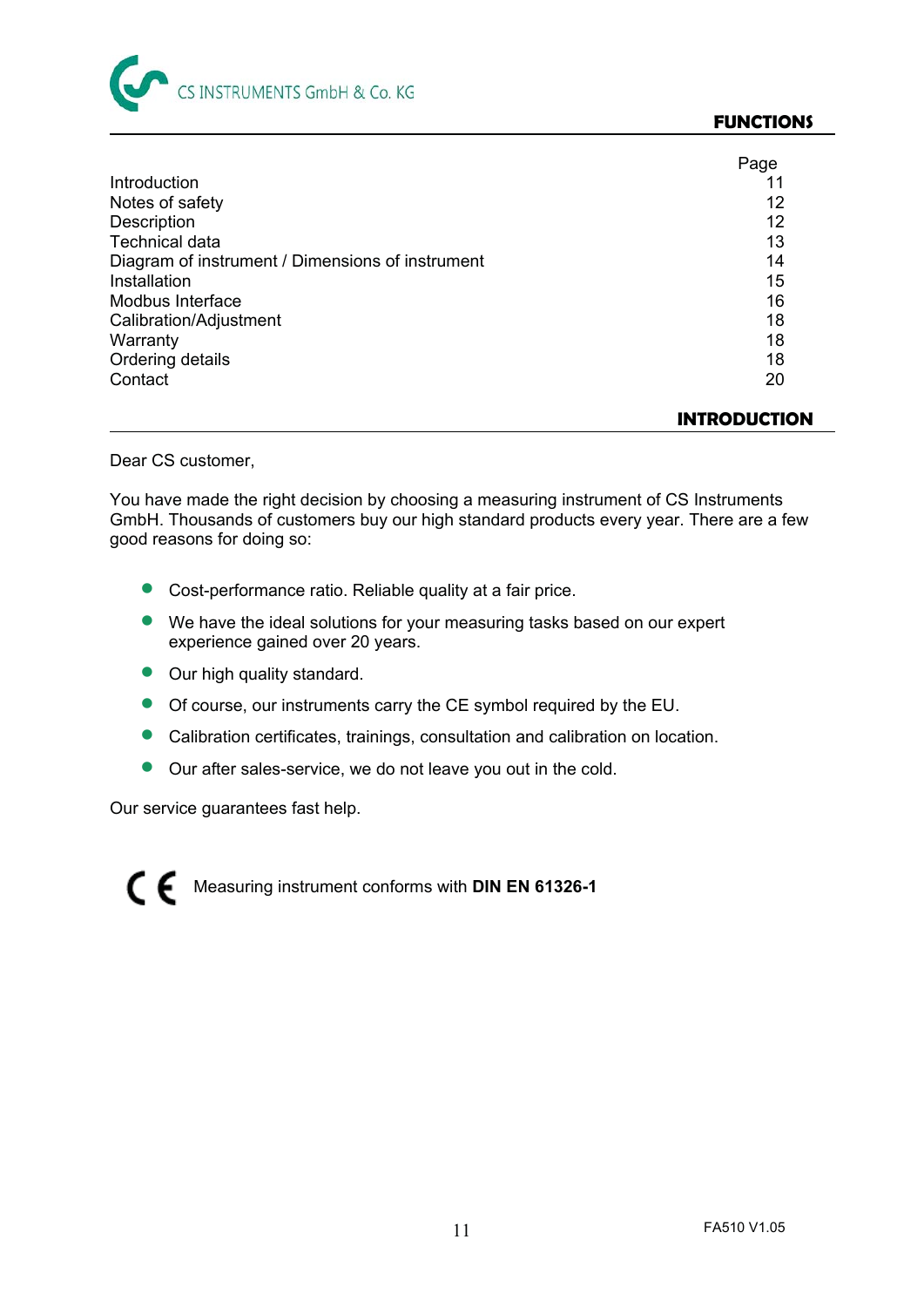

#### **NOTES ON SAFETY**

#### **Please read prior to operation!**

**!** 

**Warning**: Do not exceed a pressure range of > 50 bar with standard version. With special versions up to 350 bar.

Observe measuring ranges of sensor! The probes are damaged if they are overheated.

Observe max. storage and transport temperature as well as max. operating temperature (e. g. protect measuring instrument from direct sunlight).

Warranty claims no longer apply if the instrument is opened, in the case of inexpert handling or use of force.

Adjustments or calibrations should be carried out by qualified measurement and control engineering staff only.

Important: Before installation briefly bleed the compressed air in order to remove condensate and particles. This prevents soiling of FA 510. Standing air leads to long measuring times.

#### **DESCRIPTION**

The FA 510 dew point sensor enables a reliable and long-term stable monitoring of the dew point in industrial applications. The FA 510 features improved stability.

When mounting FA 510 into compressed air systems the pressure dew point (dew point under pressure) up to 50 bar (in the special version up to 350 bar) is measured directly. When mounting FA 510 in atmospheric conditions (ambient pressure) or in the flow off sector (relaxed air) of compressed air systems the atmospheric dew point is measured.

#### **Advantages**:

- Dew point sensor for very low dew points down to -80 °Ctd
- Extremely long-term stable due to internal automatic calibration
- IP 65 housing grants a reliable protection in extreme industrial conditions
- Very fast response time
- Installable in the dryer by means of G 1/2" thread, optional UNF  $5/8$ " or NPT  $\frac{1}{2}$ "
- High accuracy of  $\pm$  2 °Ctd
- Calibration on location and testing with CS control and calibration set (PC connection set)

#### **Programming via Software**.

With the CS Service Software incl. USB / Modbus Adapter the Modbus settings, the scaling of the Analogue output and the assignment of the measurement values could be set.

- Analogue output 4…20 mA scalable

- Switching between °Ctd, °Ftd, % RH, °C, °F, g/m<sup>3</sup>, mg/m<sup>3</sup>, g/kg, ppm, and so on
- Calibration and adjustment
- Sensor diagnosis
- Read-out of service data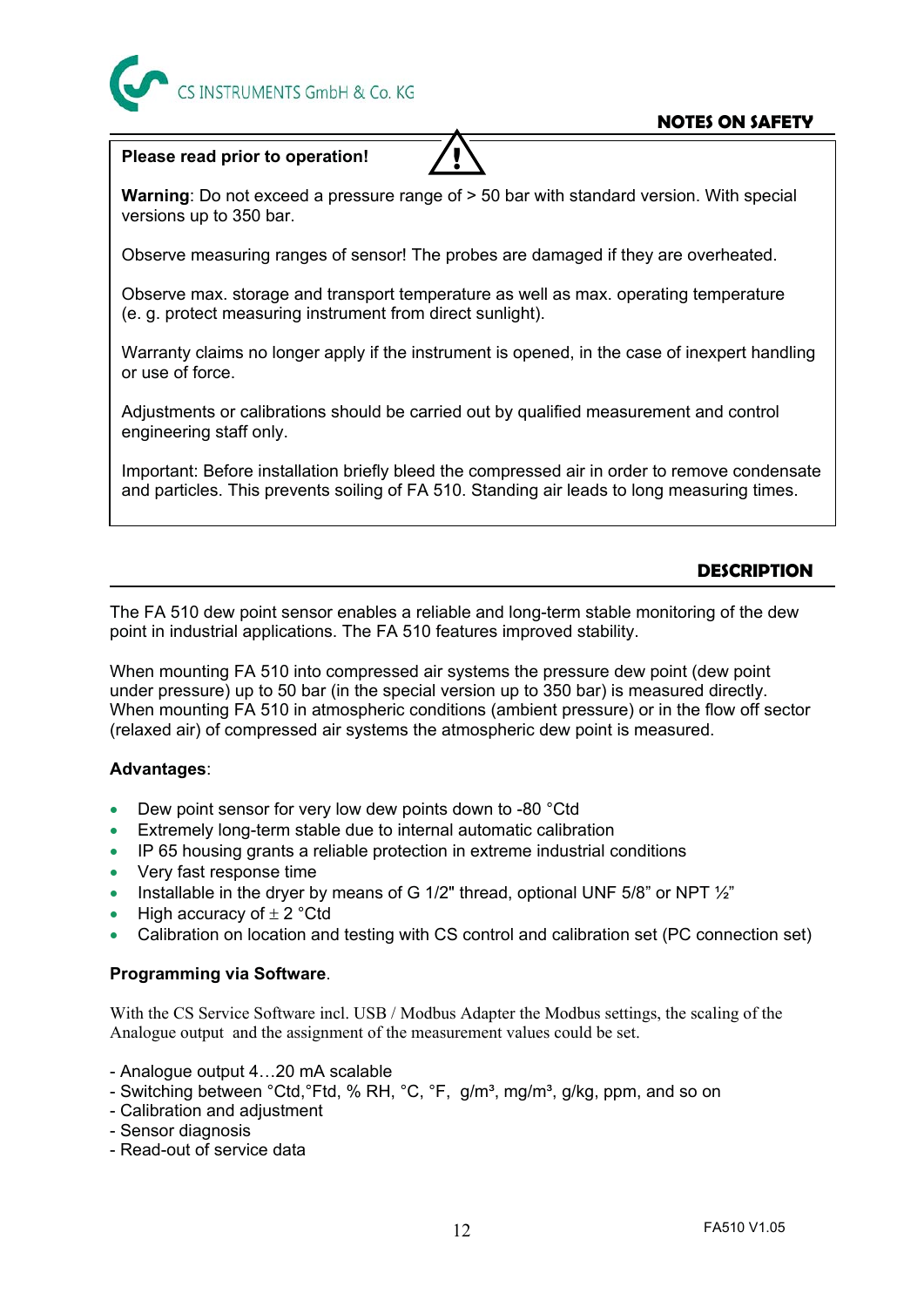

#### **TECHNICAL DATA**

| Measuring range           | -8050 °Ctd pressure dew point resp. dew point in °Ctd<br>0100 % RH<br>$-2070$ °C                                 |  |
|---------------------------|------------------------------------------------------------------------------------------------------------------|--|
| Type 0699.0510, FA 510    | $-8020$ °Ctd $\triangleq 420$ mA                                                                                 |  |
| Type 0699.0512, FA 510    | $-2050$ °Ctd $\triangle 420$ mA<br>Other scales on request, for example, -60  30 $^{\circ}$ Ctd $\cong$ 4  20 mA |  |
| Accuracy:                 | typical $\pm$ 1 °Ctd von 20-20 °Ctd<br>$\pm$ 2 °Ctd von -50-20 °Ctd<br>$\pm$ 3 °Ctd von -50-80 °Ctd              |  |
| Pressure range:           | -150 bar standard                                                                                                |  |
| Power supply:             | 24V VDC (1030 VDC)                                                                                               |  |
| Output:                   | 420 mA 3-wire technology**                                                                                       |  |
|                           | RS 485 (Modbus RTU) <sup>**</sup>                                                                                |  |
| Protection class:         | IP 65                                                                                                            |  |
| EMV:                      | <b>DIN EN 61326</b>                                                                                              |  |
| Operating temperature:    | $-2070$ °C (ideal $050$ °C)                                                                                      |  |
| Storage temperature:      | $-4080 °C$                                                                                                       |  |
| Load for analogue output: | < 500 Ohm                                                                                                        |  |
| Screw-in thread:          | G 1/2" stainless steel                                                                                           |  |
|                           | Optional: UNF 5/8" or NPT 1/2"                                                                                   |  |
| Material of housing:      | zinc alloy, PC, ABS                                                                                              |  |
| Sensor protection:        | sinter filter 50 $\mu$ m stainless steel                                                                         |  |
| Connection:               | M12, 5-pole                                                                                                      |  |
| Response time t95:        | < 30 seconds (descending)<br>< 10 seconds (ascending)                                                            |  |

**\*\* Remark:** Parallel use of analogue 4…20mA and RS 485 Modbus output is possible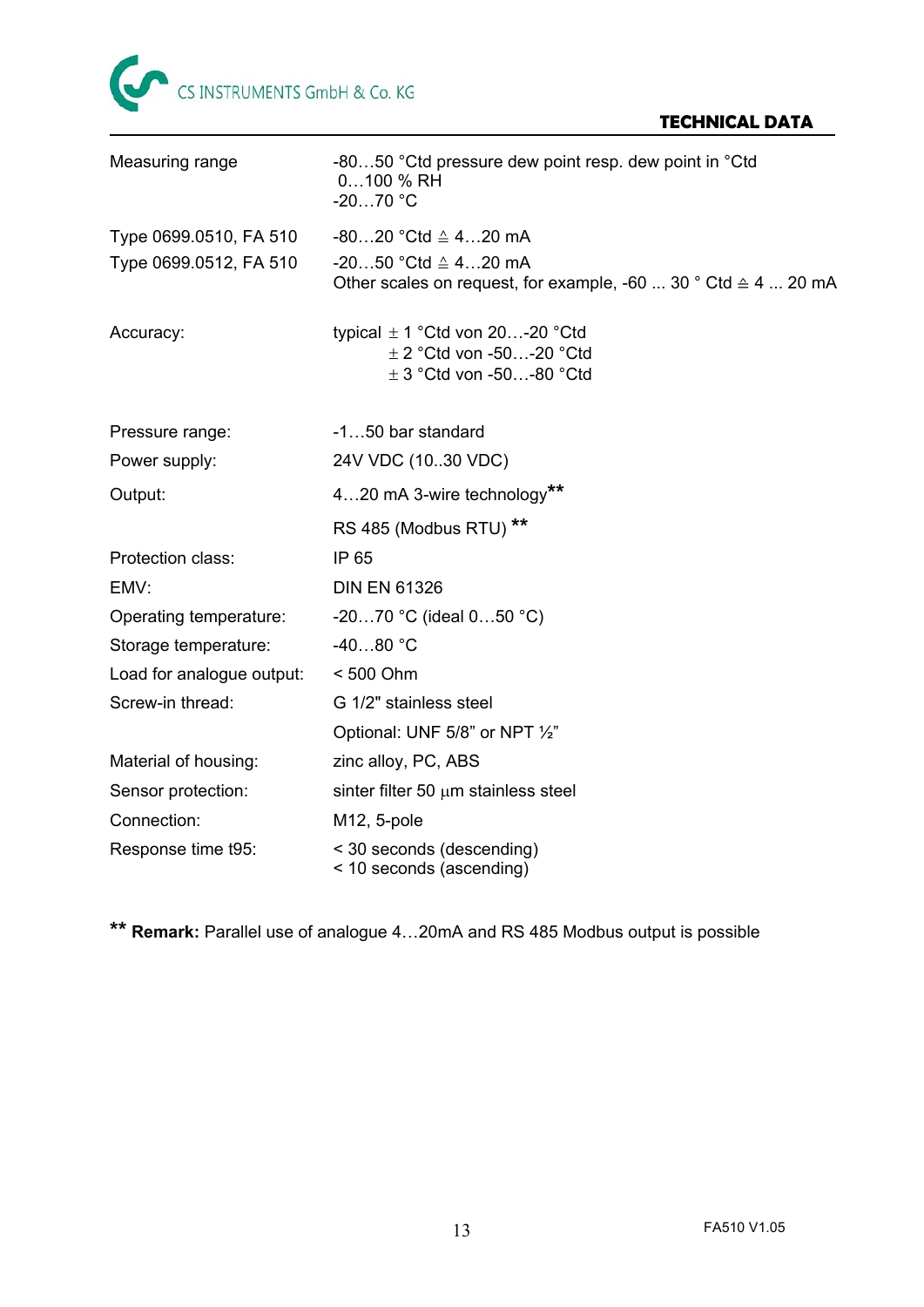123,2



|        |                                                                | Pin 1 | Pin 2          | Pin 3 | Pin 4          | Pin 5                   |
|--------|----------------------------------------------------------------|-------|----------------|-------|----------------|-------------------------|
|        | <b>Connector plug</b>                                          | $+VB$ | <b>RS485 A</b> | $-VB$ | <b>RS485 B</b> | +I<br>Current<br>output |
| FA 510 | <b>Connection cable</b><br>0554.0104 (5 m)<br>0554.0105 (10 m) | brown | white          | blue  | black          | grey                    |

| $+VB$ | Positive supply voltage 24VDC (1030 VDC) smoothed |
|-------|---------------------------------------------------|
|       | $RS485 A$ Modbus A $(+)$                          |
| -VB   | Negative supply voltage                           |
|       | $RS485 B   Modbus B$ (-)                          |
| +I    | Positive 420 mA signal **                         |

\*\* Measuring value assignment for 4-20mA signal selectable



**Remark**: The sensor must be connected in strainless state only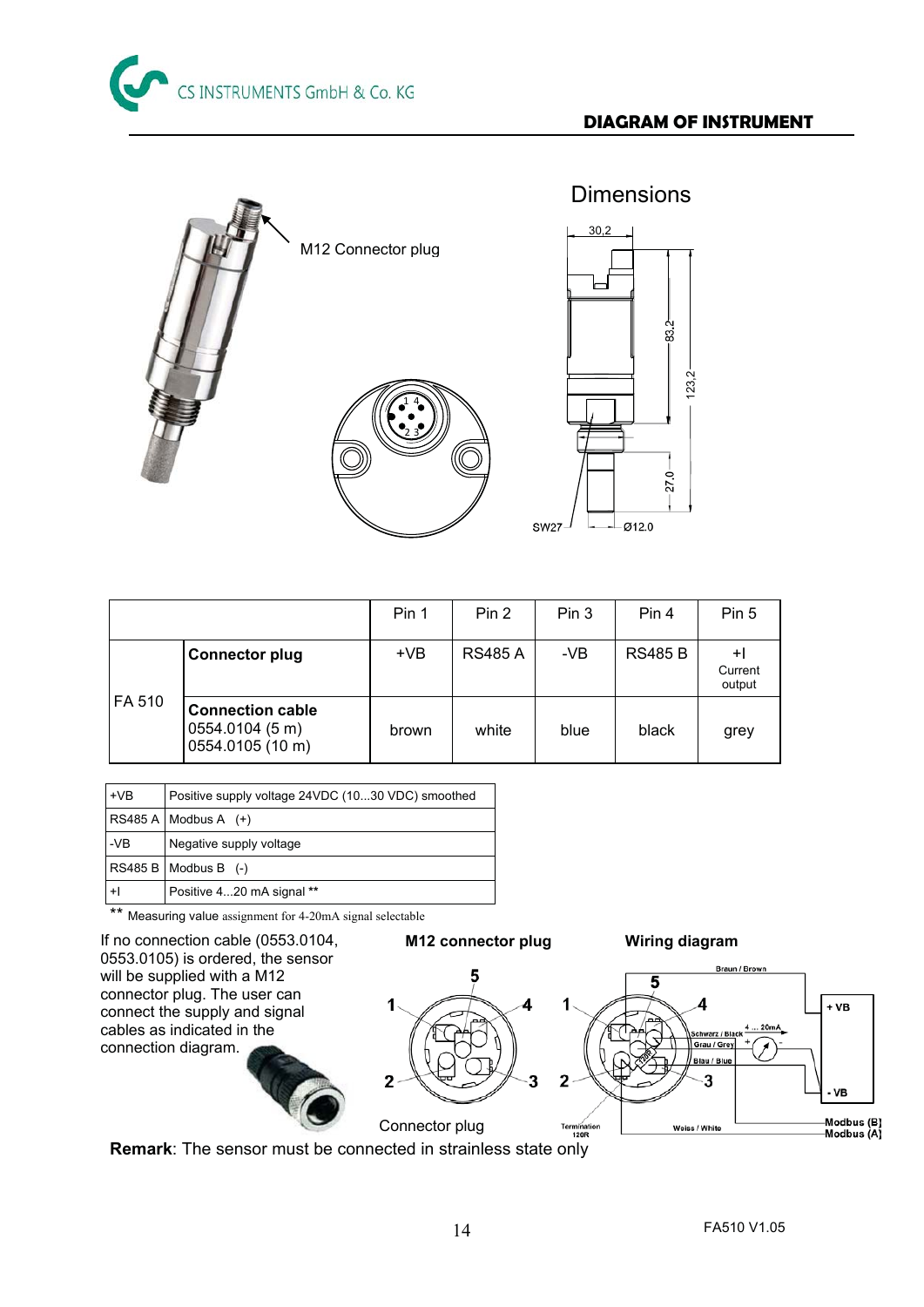



- The direct installation of the sensor is only allowed in the unpressurized state of the system
- • The sensor must be tightened with a torque of 25 30 Nm.
- Tightness of the connection must be checked and ensured.
- It is not permitted to use a sealing ring with a NPT 1/2" thread. Appropriate PTFE sealing tape or sealant should be used instead

#### **Please note: CS recommends the indirect installation with measuring chamber**

**Advantage**: Easy mounting and dismounting of the probe without interruption of the line. Quick response time due to quick coupling. Optimum sensor protection.

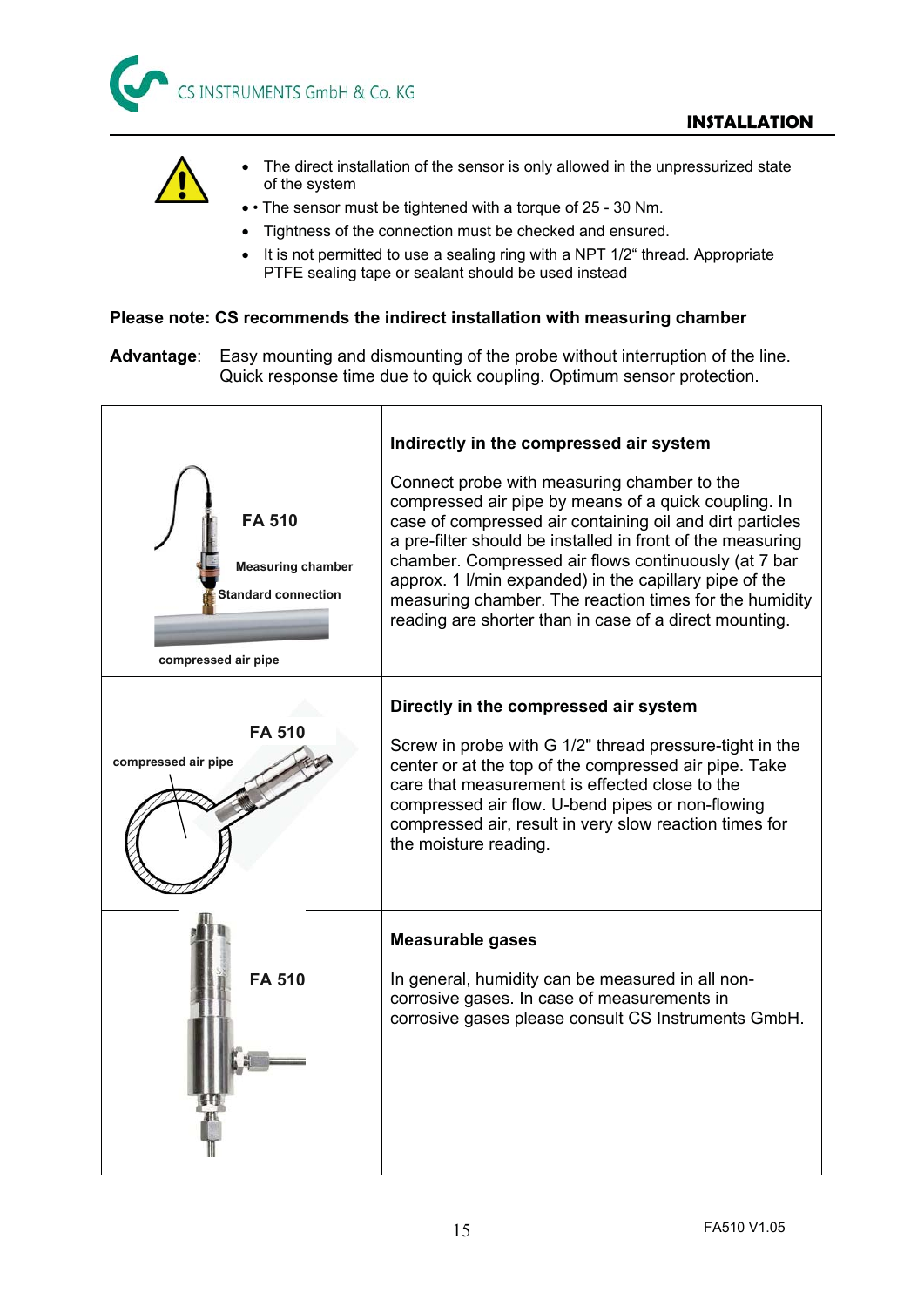

The dew point sensor FA 510 comes with a Modbus RTU Interface. Before commissioning of the sensor the communication parameters

Modbus ID, Baudrate, Parity und Stop bit

must be set in order to ensure the communication with the Modbus master. The adjustment can be done either with the CS Instruments PC service software, DS 400, DS 500 and the hand-held instrument PI 500 done.

Modbus communication default values:

- Modbus ID :  $1$  (1 -247) x Baudrate: 19200 bps (1200,2400, 4800, 9600, 19200, 38400 bps)
- Parity: even (none, even, odd)
- Stoppbit:  $1$  (1,2)

Supported are following functioncodes:

- Function code 03: Read Holding Register
- Function code 16: Write multiple Register

#### **Register Mapping measuring values:**

| Modbus<br>Register | Modbus<br>Address | No.of<br><b>Byte</b> | Data Type | Description                   | Defau<br><sup>1</sup> t<br>Settin<br>g | Read<br>Write | Unit /Comment            |
|--------------------|-------------------|----------------------|-----------|-------------------------------|----------------------------------------|---------------|--------------------------|
| 1001               | 1000              | $\overline{4}$       | Float     | Temperature                   |                                        | $\mathbb{R}$  | $\lceil$ <sup>o</sup> C] |
| 1003               | 1002              | $\overline{4}$       | Float     | Temperature                   |                                        | R             | $\lceil$ <sup>o</sup> F] |
| 1005               | 1004              | $\overline{4}$       | Float     | <b>Relative Humidity</b>      |                                        | $\mathbb{R}$  | [%]                      |
| 1007               | 1006              | $\overline{4}$       | Float     | Dew Point                     |                                        | $\mathbf{R}$  | [°Ctd]                   |
| 1009               | 1008              | $\overline{4}$       | Float     | Dew Point                     |                                        | $\mathbb{R}$  | [°Ftd]                   |
| 1011               | 1010              | $\overline{4}$       | Float     | <b>Absolute Humidity</b>      |                                        | $\mathbb{R}$  | $[g/m^3]$                |
| 1013               | 1012              | 4                    | Float     | <b>Absolute Humidity</b>      |                                        | $\mathbb{R}$  | [mg/m <sup>3</sup> ]     |
| 1015               | 1014              | $\overline{4}$       | Float     | <b>Humidity Grade</b>         |                                        | $\mathbb{R}$  | [g/kg]                   |
| 1017               | 1016              | 4                    | Float     | Vapor Ratio (Volume)          |                                        | R             | [ppm]                    |
| 1019               | 1018              | $\overline{4}$       | Float     | Saturation vapor pressure     |                                        | $\mathbb{R}$  | [hPa]                    |
| 1021               | 1020              | $\overline{4}$       | Float     | <b>Partial Vapor Pressure</b> |                                        | $\mathbb{R}$  | [hPa]                    |
| 1023               | 1022              | $\overline{4}$       | Float     | Atmospheric DewPoint          |                                        | $\mathbb{R}$  | [°Ctd]                   |
| 1025               | 1024              | 4                    | Float     | Atmospheric DewPoint          |                                        | $\mathbf R$   | [°Ftd]                   |

#### **Remark for DS400 / DS 500 / Handheld devices - Modbus Sensor Datatyp:**

"Data Typ R4-32" match with "Data Type Float"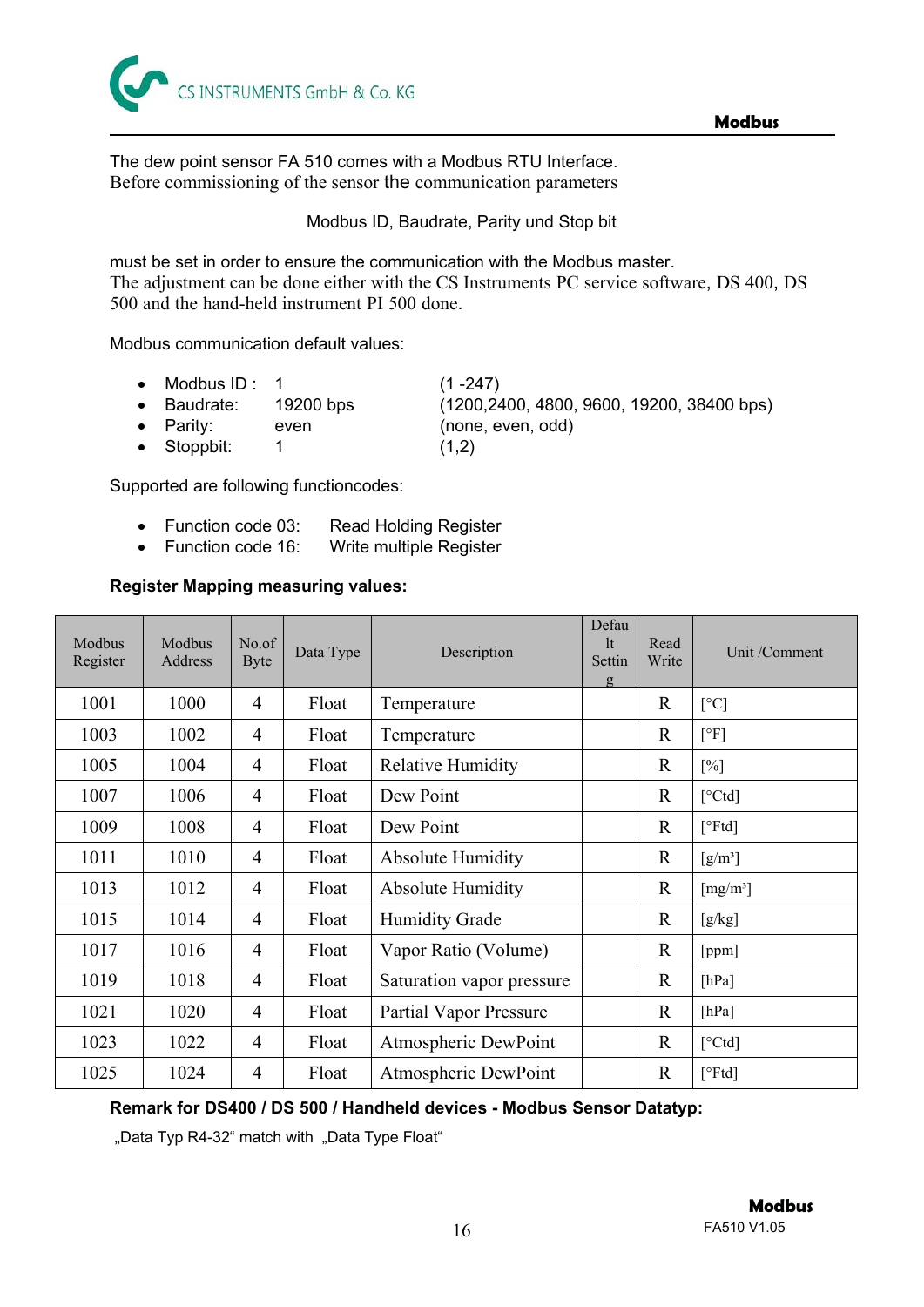

| Modbus<br>Register | Modbus<br>Address | No.of<br>Byte  | Data Type          | Description        | Default<br>Setting  | Read Write | Unit /Comment                                                                      |
|--------------------|-------------------|----------------|--------------------|--------------------|---------------------|------------|------------------------------------------------------------------------------------|
| 2001               | 2000              | 2              | UInt16             | Modbus ID          | $\mathbf{1}$        | R/W        | Modbus ID 1247                                                                     |
| 2002               | 2001              | $\overline{2}$ | Ulnt <sub>16</sub> | <b>Baudrate</b>    | 4                   | R/W        | $0 = 1200$<br>$1 = 2400$<br>$2 = 4800$<br>$3 = 9600$<br>$4 = 19200$<br>$5 = 38400$ |
| 2003               | 2002              | 2              | Ulnt <sub>16</sub> | Parity             | 1                   | R/W        | $0 = none$<br>$1 = even$<br>$2 =$ odd                                              |
| 2004               | 2003              | 2              | UInt16             | Number of Stopbits |                     | R/W        | $0 = 1$ Stop Bit<br>$1 = 2$ Stop Bit                                               |
| 2005               | 2004              | 2              | UInt16             | Word Order         | 0xABCD              | R/W        | $0xABCD = Big Endian$<br>0xCDAB = Middle Endian                                    |
| 2006               | 2005              | 2              | Ulnt <sub>16</sub> | Modbus Enabled     | FA510:1<br>FA515: 0 | R/W        | $0 =$ Modbus disabled<br>1 = Modbus Enabled                                        |

#### **Modbus Settings (2001…2006)**

#### **Analog Scaling Settings (2007…2011)**

| Modbus<br>Register | Modbus<br>Address | No.of<br>Byte | Data Type | Description         | Default<br>Setting | Read Write | Unit /Comment                                                                                                                                                                                                                                                                                                                                                                                                                                                           |
|--------------------|-------------------|---------------|-----------|---------------------|--------------------|------------|-------------------------------------------------------------------------------------------------------------------------------------------------------------------------------------------------------------------------------------------------------------------------------------------------------------------------------------------------------------------------------------------------------------------------------------------------------------------------|
| 2007               | 2006              | 4             | UInt32    | <b>Output Value</b> | $\overline{4}$     | R/W        | $0 = 4-20$ mA disabled<br>1 = Temperature $[^{\circ}C]$<br>2 = Temperature $[°F]$<br>3 = relative Humidity [%]<br>$4 = DewPoint [°C]$<br>$5 = DewPoint [°F]$<br>$6 =$ Absolute Humidity $\left[\frac{q}{m3}\right]$<br>7 = Absolute Humidity [mg/m3]<br>8 = Humidity Grade [g/kg]<br>$9 =$ Vapor Ratio [ppm]<br>10 = Saturation Vapor Pressur [hPa]<br>11 = Partial Vapor Pressure [hPa]<br>12 = Atmospheric DewPoint $[^{\circ}C]$<br>13 = Atmospheric DewPoint $[°F]$ |
| 2009               | 2008              | 4             | float     | 4mA Scale Low       | -80                | R/W        |                                                                                                                                                                                                                                                                                                                                                                                                                                                                         |
| 2011               | 2010              | 4             | float     | 20mA Scale High     | 20                 | R/W        |                                                                                                                                                                                                                                                                                                                                                                                                                                                                         |

Modbus installation, Modbus settings and further information refer to the manual CS Instruments **"Modbus Installation and Operating Instructions FA 5xx sensors"**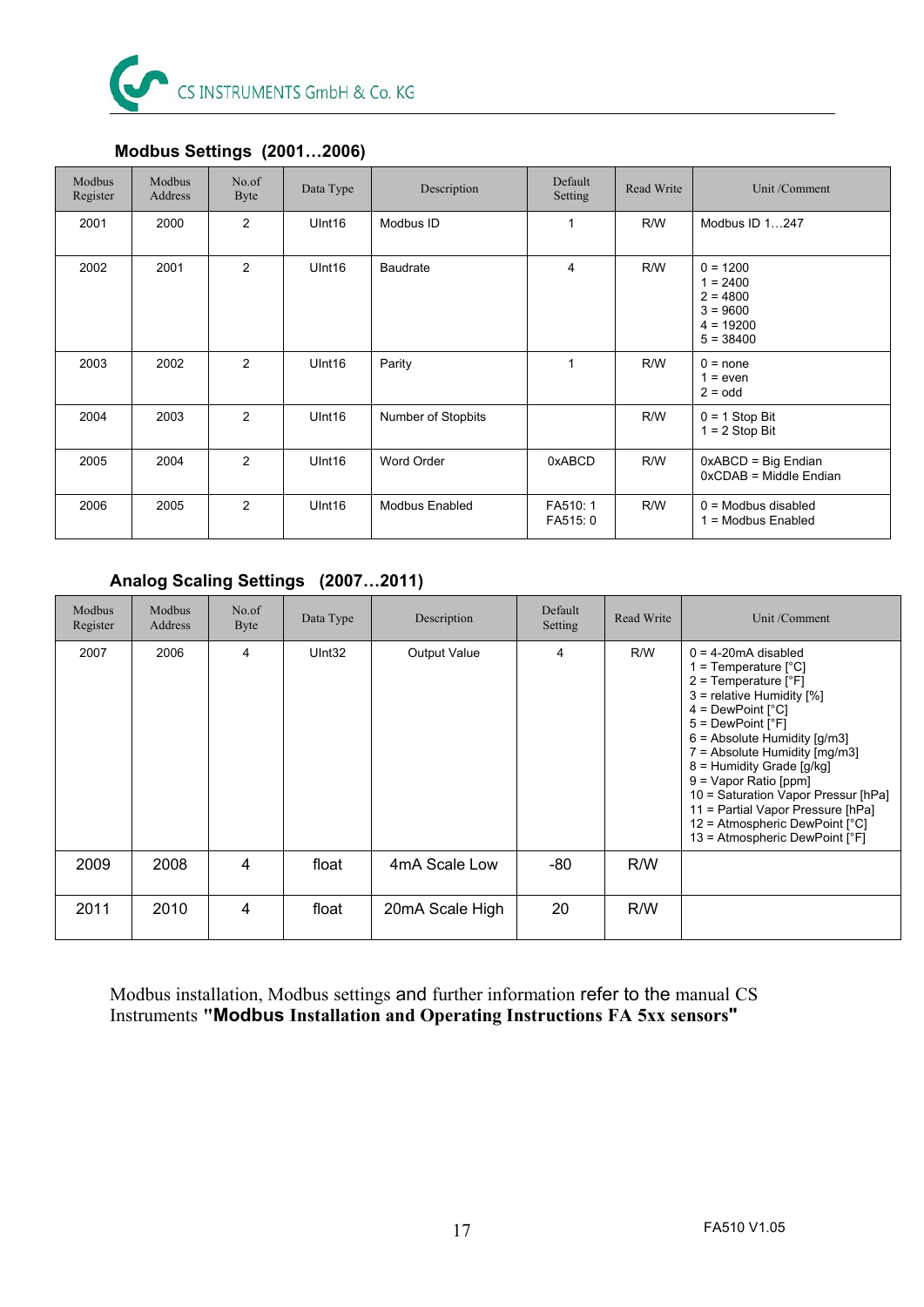

#### **CALIBRATION/ADJUSTMENT**

#### **From the manufacturer**

According to DIN ISO certification of the measuring instruments we recommend regular calibration and, if necessary, adjustment of the instrument by the manufacturer. The calibration cycles should fit your internal scheme. In the course of the DIN ISO certification, we recommend for FA 510 a calibration cycle of one year. If requested we can carry out the calibration on your premises.

#### **WARRANTY**

If you have reason for complaint, we will of course repair any faults free of charge if it can be proven that they are manufacturing faults. The fault should be reported immediately after it has been found and within the warranty time guaranteed by us. Excluded from this warranty is damage caused by improper use and non-adherence to the instruction manual.

The warranty is also cancelled once the measuring instrument has been opened provided this is not described in the instruction manual for maintenance purposes. This is also the case if the serial number has been changed, damaged or removed.

The warranty time for FA 510 is 12 months for the instrument and 6 months for accessories if no other terms are agreed upon. Warranty services do not extend the warranty time.

If in addition to the warranty service necessary repairs, adjustments or similar are carried out, the warranty services are free of charge but there is a charge for other services such as transport and packing costs. Other claims, especially those for damage occurring outside the instrument are not included unless responsibility is legally binding.

#### **After-sales service after the warranty time has elapsed**

We are, of course, there for you after the warranty time has elapsed. In the case of function faults please send us your measuring instrument with a brief description of the defect. Please also indicate your telephone number so that we can contact you if necessary.

#### **ORDERING DETAILS**

| Order no. | <b>Description</b>                                                                     |  |  |  |
|-----------|----------------------------------------------------------------------------------------|--|--|--|
| 0699.0510 | FA 510 dew point sensor (-8020 °Ctd)                                                   |  |  |  |
| 0699.0512 | FA 510 dew point sensor (-2050 °Ctd)                                                   |  |  |  |
| 0553.0104 | Connection cable, length: 5 m                                                          |  |  |  |
| 0553.0105 | Connection cable, length:10 m                                                          |  |  |  |
| 0699.3390 | Standard measuring chamber for compressed air up to 16 bar                             |  |  |  |
| 0699.3590 | High-pressure measuring chamber up to 350 bar *                                        |  |  |  |
| 0699.3690 | Measuring chamber for atmospheric dew point                                            |  |  |  |
| 0699.3790 | Measuring chamber for respiratory air bottles up to 350 bar *                          |  |  |  |
| 0699.4004 | Special scaling, output in g/kg, % RH, mg/m <sup>3</sup> , ppm (V/V), g/m <sup>3</sup> |  |  |  |
| 0699.3396 | Precision calibration at -40 °Ctd or 3° Ctd incl. ISO certificate                      |  |  |  |
| 3200.0003 | Precision calibration at 0 °Ctd and 10 °Ctd incl. ISO certificate                      |  |  |  |
|           | CS Service Software for FA/VA sensors incl. PC connection set,                         |  |  |  |
|           | USB connection and interface adapter to the sensor                                     |  |  |  |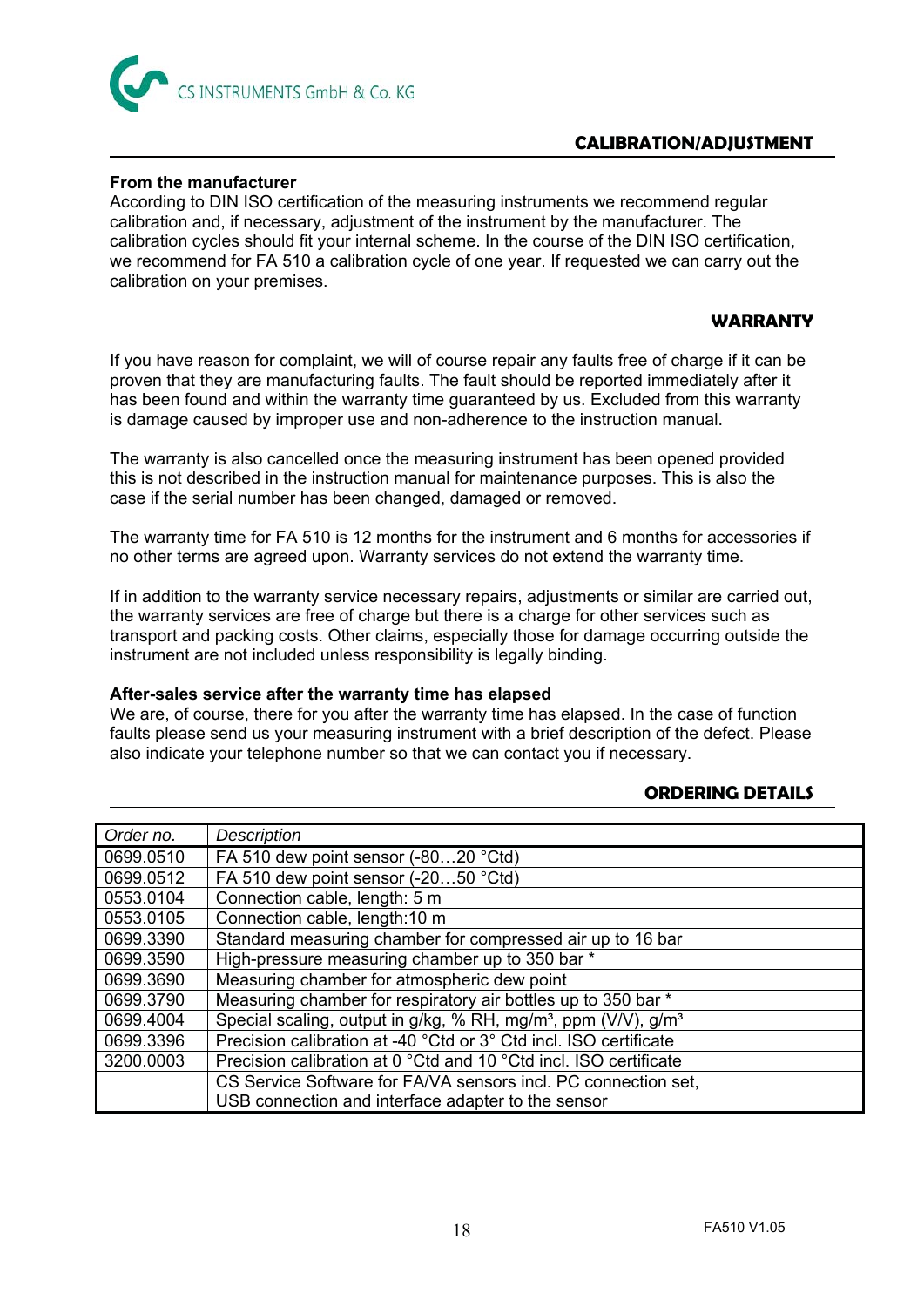

## KONFORMITÄTSERKLÄRUNG

DECLARATION OF CONFORMITY

Wir CS Instruments GmbH & Co.KG<br>We Am Oxer 28c. 24955 Harrislee Am Oxer 28c, 24955 Harrislee

Erklären in alleiniger Verantwortung, dass das Produkt Declare under our sole responsibility that the product

Feuchtesensoren FA 510 / FA 515

Dew point sensors FA 510 / FA 515

#### den Anforderungen folgender Richtlinien entsprechen:

We hereby declare that above mentioned components comply with requirements of the following EU directives:

| Elektromagnetische Verträglichkeit                                          | 2014/30/EUG |
|-----------------------------------------------------------------------------|-------------|
| Electromagntic compatibility                                                | 2014/30/EC  |
| $\mathsf{\mid} \mathsf{RoHS}$ (Restriction of certain Hazardous Substances) | 2011/65/EC  |

#### Angewandte harmonisierte Normen:

Harmonised standards applied:

| EMV-Anforderungen       | EN 55011: 2011-04   |
|-------------------------|---------------------|
| <b>EMC</b> requirements | EN 61326-1: 2013-07 |

Anbringungssjahr der CE Kennzeichnung: 15

Year of first marking with CE Label: 15

Das Produkt ist mit dem abgebildeten Zeichen gekennzeichnet. The product is labelled with the indicated mark.

 $\epsilon$ 

Harrislee, den 19.04.2016

Wolfgang Blessing Geschäftsführer